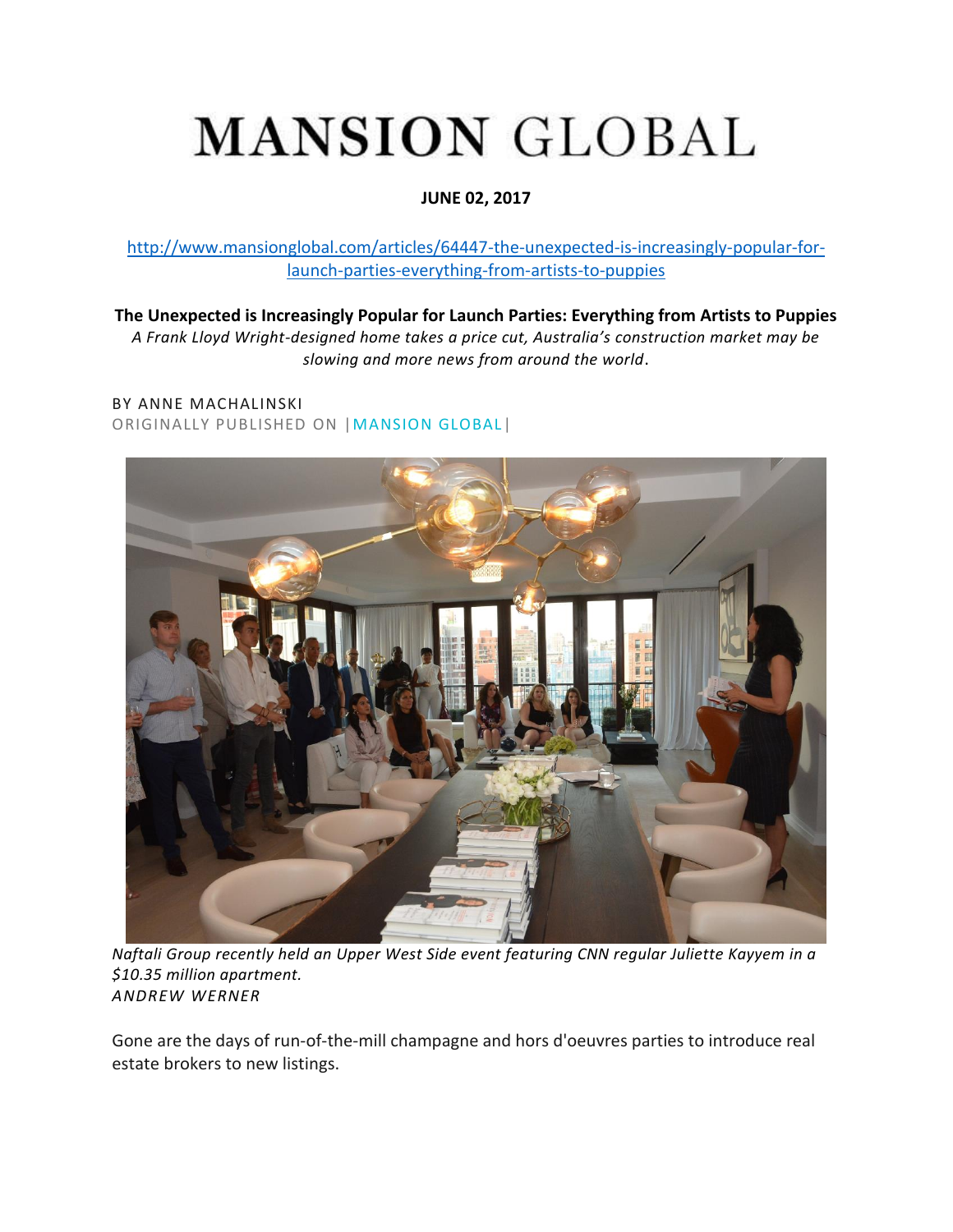Today, real estate events—from a boho brunch pool party, with hair-braid girls and inflatable unicorn floats in Hollywood, to an intimate sit-down with a renowned national security expert on Manhattan's Upper West Side—are more unexpected, curated and brand-conscious than ever before.

That's because as launch events have become so common, experts say they're constantly looking for new ways to break through the clutter and reach a property's target market. Once they've piqued the interest of potential buyers through a one-of-a-kind opportunity, the next step is getting them out of the comfort of their current houses and in the door of what might be their new one.

"As great as pictures and videos are, no one buys real estate unless they've experienced a property for themselves," said Mike Leipart, managing partner of new development at Los Angeles-based real estate firm, The Agency.

Once you have the right people at your event, the aim is to leave space for them to connect with the property and have a meaningful experience, said Matt Van Damm, executive vice president at the Manhattan-based Naftali Group, which recently held the Upper West Side event featuring CNN regular Juliette Kayyem in a \$10.35 million apartment.

"Great food and great alcohol and celebrities can make for a super fun party, but I think a lot gets lost when you pack the house in terms of what the space is and how it feels," Mr. Van Damm said. "We try to get really micro to our market, and bring more value to everyone that's there, so that they come out of our space with a good feeling, and memories that linger."

While out-of-the-box real estate events are certainly held in other U.S. cities like Miami and San Francisco, experts say that they're most common in New York and Los Angeles, where it's more difficult surprise and entice people who have largely built up an immunity to anything that's expected—even lavish displays of wealth.

That's why most developers today put aside enough funds in the marketing budget to host multiple curated events intended to introduce a new property to the media, area brokers, surrounding community and targeted potential buyers, said Alexander Ali, the CEO and founder of The Society Group, a Los Angeles-based public relations firm.

When [The Camden,](http://www.thecamdenlife.com/) a Hollywood rental building with units priced between \$2,200 and \$10,000 per month, launched last summer, Mr. Ali said he hosted several events meant to attract hip millennials. First, he held a party for 40 press contacts, which started with an immersive theater performance that allowed them to explore the building, and led to a sit-down dinner. Next, he threw a lavish \$50,000 grand opening party, with spectacles like a street artist tagging the walls, bartenders running cocktail classes, and up-for-adoption puppies playing in the dog area. And finally, he held the boho brunch for early residents and their friends, which featured an underwater photo booth and vegan gelato treats, for \$8,000.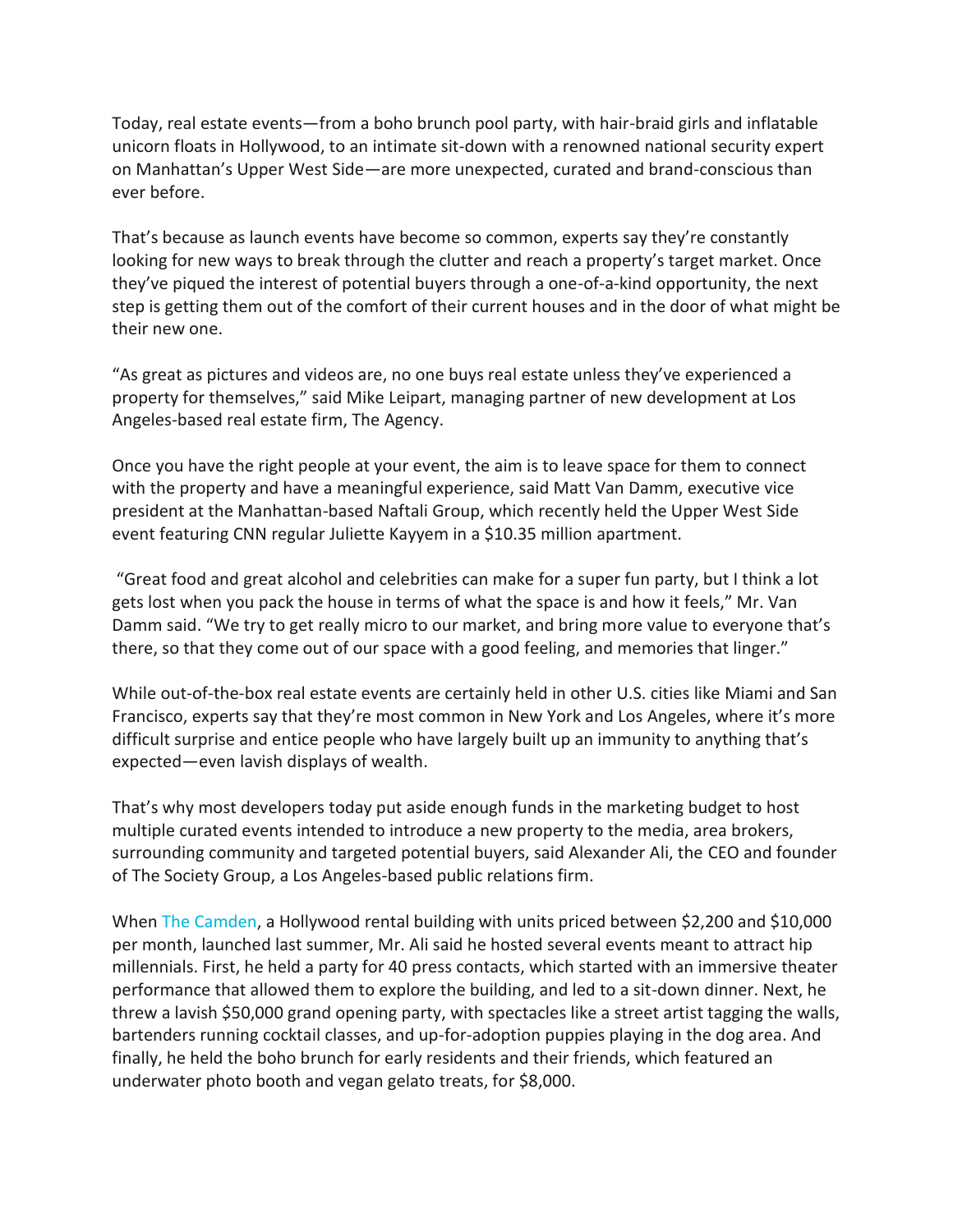"For each of these events, the idea was to keep people in the space for as long as possible, and give them something that they couldn't get anywhere else," said Mr. Ali, noting that if an event is boring, it could have the unexpected effect of labeling the property as boring, too. "You want to tap into what the audience wants and create an emotional connection."

Generating buzz and creating that connection was also the aim of a Palm Springs [art installation](https://www.dougaitkenmirage.com/)  [called "Mirage,"](https://www.dougaitkenmirage.com/) which is meant to promote the new [Desert Palisades](http://www.desertpalisades.com/) development—a 110 lot project, of which 14 are currently for sale—in the Southern California desert.

Designed by Doug Aitken, this mirrored house was featured in Modernism Week in February and Desert X, which ended in late-April. Developers also had a [finished home,](http://www.theagencyre.com/listing/sl1704386-lot-63-desert-palisades-palm-springs/) designed by renowned area architect, Lance O'Donnell, and listed at \$3.295 million, ready to go during these events as well.

Having this exposure at events that naturally drew people who already have an affinity for the desert and architecture was important, as that's exactly the opportunity that Desert Palisades is selling, Mr. Leipart said.

The insane social media exposure and mentions on art and design blogs around the world is a happy secondary effect, Mr. Leipart said, which he hopes will expose the development to couldbe interested international buyers.

"If there's an obscure blogger in London who's posting a picture of the house, he's likely not buying one," Mr. Leipart said. "But sometimes you have to generate that broad interest to get the narrow attention from the right people."

When Naftali first started construction at 210 W. 77th St. in Manhattan about 18 months ago, they held an event to generate goodwill, with the community in mind, Mr. Van Damm said, inviting neighborhood families with children to put on hard hats, see the construction site and paint the surrounding fences.

Although it's quite different in its approach, the Juliette Kayyem event was also laser focused on the local community. "She's incredibly relevant," Mr. Van Damm said, noting that she's a New York-based working parent, who has a lot of the same concerns as others who live in the area.

While he said that the event was well attended, with 35 to 40 people, he doesn't judge the success by whether it ultimately leads to a sale. "There are so many things that we do in the hopes of reaching our audience," he said. "This one was good for the project and good for exposure."

Hosting curated art events is another way to attract the right audience, experts say, if art collectors are among the target demographic.